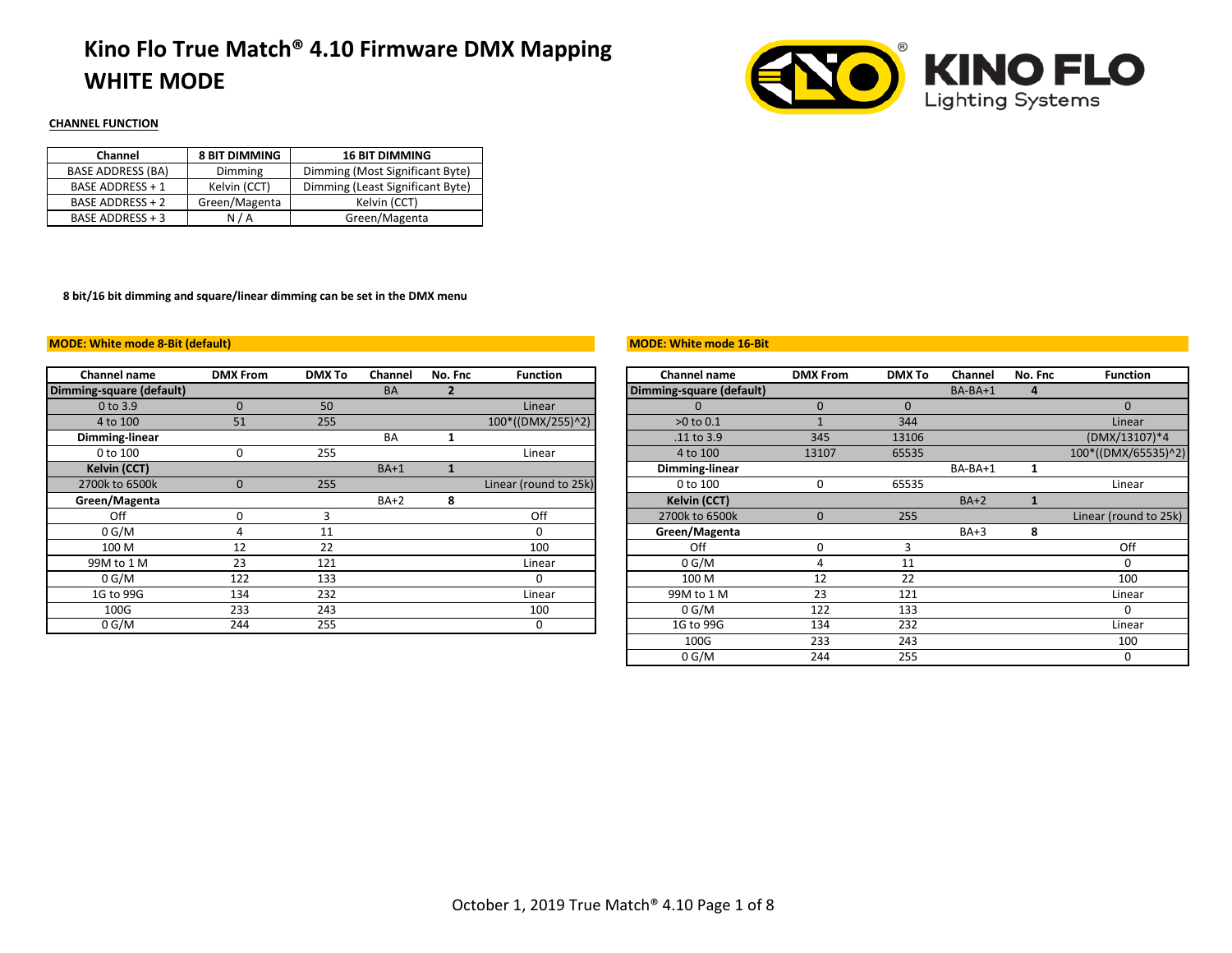## **Kino Flo True Match® 4.10 Firmware DMX Mapping GELS / HUE COLOR MODE**



#### **CHANNEL FUNCTION**

| Channel                  | <b>8 BIT DIMMING</b> | <b>16 BIT DIMMING</b>            |
|--------------------------|----------------------|----------------------------------|
| <b>BASE ADDRESS (BA)</b> | Dimming              | Dimming (Most Significant Byte)  |
| <b>BASE ADDRESS + 1</b>  | Kelvin (CCT)         | Dimming (Least Significant Byte) |
| <b>BASE ADDRESS + 2</b>  | Green/Magenta        | Kelvin (CCT)                     |
| BASE ADDRESS + 3         | Gel List             | Green/Magenta                    |
| <b>BASE ADDRESS + 4</b>  | Hue Angle            | Gel List                         |
| BASE ADDRESS + 5         | Saturation           | Hue Angle                        |
| BASE ADDRESS + 6         | N/A                  | Saturation                       |

**8 bit/16 bit dimming and square/linear dimming can be set in the DMX menu**

#### **MODE: Gels/Hue mode 8-bit (default)**

| <b>Channel name</b>      | <b>DMX From</b> | <b>DMX To</b> | Channel   | No. Fnc        | <b>Function</b>       | Channel name                 | <b>DMX From</b> | <b>DMX To</b> | Channel | No. |
|--------------------------|-----------------|---------------|-----------|----------------|-----------------------|------------------------------|-----------------|---------------|---------|-----|
| Dimming-square (default) |                 |               | <b>BA</b> | $\overline{2}$ |                       | Dimming-square (default)     |                 |               | BA-BA+1 |     |
| $0$ to $3.9$             | $\Omega$        | 50            |           |                | Linear                | $\Omega$                     | $\mathbf{0}$    | $\mathbf{0}$  |         |     |
| 4 to 100                 | 51              | 255           |           |                | 100*((DMX/255)^2)     | >0 to 0.1                    |                 | 344           |         |     |
| Dimming-linear           |                 |               | <b>BA</b> | 1              |                       | .11 to 3.9                   | 345             | 13106         |         |     |
| 0 to 100                 | 0               | 255           |           |                | Linear                | 4 to 100                     | 13107           | 65535         |         |     |
| Kelvin (CCT)             |                 |               | $BA+1$    | $\mathbf{1}$   |                       | Dimming-linear               |                 |               | BA-BA+1 |     |
| 2500k to 9900k           | $\mathbf{0}$    | 255           |           |                | Linear (round to 25k) | 0 to 100                     | 0               | 65535         |         |     |
| Green/Magenta            |                 |               | $BA+2$    | 8              |                       | Kelvin (CCT)                 |                 |               | $BA+2$  |     |
| Off                      | 0               | 3             |           |                | Off                   | 2500k to 9900k               | $\mathbf{0}$    | 255           |         |     |
| 0 G/M                    | 4               | 11            |           |                | 0                     | Green/Magenta                |                 |               | $BA+3$  |     |
| 100 M                    | 12              | 22            |           |                | 100                   | Off                          | 0               | 3             |         |     |
| 99M to 1 M               | 23              | 121           |           |                | Linear                | 0 G/M                        | 4               | 11            |         |     |
| 0 G/M                    | 122             | 133           |           |                | 0                     | 100 M                        | 12              | 22            |         |     |
| 1G to 99G                | 134             | 232           |           |                | Linear                | 99M to 1 M                   | 23              | 121           |         |     |
| 100G                     | 233             | 243           |           |                | 100                   | 0 G/M                        | 122             | 133           |         |     |
| 0 G/M                    | 244             | 255           |           |                | 0                     | 1G to 99G                    | 134             | 232           |         |     |
| * Gel List               |                 |               | $BA+3$    | $\mathbf{1}$   |                       | 100G                         | 233             | 243           |         |     |
| See Gel List             | $\mathbf{0}$    | 232           |           |                | See Gel List          | 0 G/M                        | 244             | 255           |         |     |
| ** Hue Angle             |                 |               | $BA+4$    | 1              |                       | * Gel List                   |                 |               | $BA+4$  |     |
| 0 to 360                 | 0               | 255           |           |                | DMX*(360/255)         | See Gel List                 | $\mathbf{0}$    | 232           |         |     |
| ** Saturation            |                 |               | $BA+5$    | $\mathbf{1}$   |                       | ** Hue Angle                 |                 |               | $BA+5$  |     |
| 0 to 100                 | $\mathbf{0}$    | 255           |           |                | DMX*(100/255)         | 0 to 360                     | 0               | 255           |         |     |
|                          |                 |               |           |                |                       | standard control of the con- |                 |               | $ -$    |     |

#### **MODE: Gels/Hue mode 16-Bit**

| Channel name          | <b>DMX From</b> | <b>DMX To</b> | Channel   | No. Fnc        | <b>Function</b>       | Channel name             | <b>DMX From</b> | <b>DMX To</b> | Channel | No. Fnc      | <b>Function</b>       |
|-----------------------|-----------------|---------------|-----------|----------------|-----------------------|--------------------------|-----------------|---------------|---------|--------------|-----------------------|
| ning-square (default) |                 |               | <b>BA</b> | $\overline{2}$ |                       | Dimming-square (default) |                 |               | BA-BA+1 | 4            |                       |
| 0 to 3.9              | $\Omega$        | 50            |           |                | Linear                |                          | $\overline{0}$  | $\Omega$      |         |              | $\Omega$              |
| 4 to 100              | 51              | 255           |           |                | 100*((DMX/255)^2)     | >0 to 0.1                |                 | 344           |         |              | 0.1                   |
| Dimming-linear        |                 |               | <b>BA</b> |                |                       | .11 to 3.9               | 345             | 13106         |         |              | (DMX/13107)*4         |
| 0 to 100              | $\mathbf{0}$    | 255           |           |                | Linear                | 4 to 100                 | 13107           | 65535         |         |              | 100*((DMX/65535)^2)   |
| Kelvin (CCT)          |                 |               | $BA+1$    |                |                       | Dimming-linear           |                 |               | BA-BA+1 | 1            |                       |
| 2500k to 9900k        | $\Omega$        | 255           |           |                | Linear (round to 25k) | 0 to 100                 | 0               | 65535         |         |              | Linear                |
| Green/Magenta         |                 |               | $BA+2$    | 8              |                       | Kelvin (CCT)             |                 |               | $BA+2$  |              |                       |
| Off                   | 0               | 3             |           |                | Off                   | 2500k to 9900k           | $\mathbf{0}$    | 255           |         |              | Linear (round to 25k) |
| 0 G/M                 | Δ               | 11            |           |                | 0                     | Green/Magenta            |                 |               | $BA+3$  | 8            |                       |
| 100 M                 | 12              | 22            |           |                | 100                   | Off                      | 0               | 3             |         |              | Off                   |
| 99M to 1 M            | 23              | 121           |           |                | Linear                | 0 G/M                    |                 | 11            |         |              | 0                     |
| 0 G/M                 | 122             | 133           |           |                | 0                     | 100 M                    | 12              | 22            |         |              | 100                   |
| 1G to 99G             | 134             | 232           |           |                | Linear                | 99M to 1 M               | 23              | 121           |         |              | Linear                |
| 100G                  | 233             | 243           |           |                | 100                   | 0 G/M                    | 122             | 133           |         |              | $\Omega$              |
| 0 G/M                 | 244             | 255           |           |                | 0                     | 1G to 99G                | 134             | 232           |         |              | Linear                |
| * Gel List            |                 |               | $BA+3$    | $\mathbf{1}$   |                       | 100G                     | 233             | 243           |         |              | 100                   |
| See Gel List          | $\Omega$        | 232           |           |                | See Gel List          | 0 G/M                    | 244             | 255           |         |              | $\Omega$              |
| ** Hue Angle          |                 |               | $BA+4$    | 1              |                       | * Gel List               |                 |               | $BA+4$  | $\mathbf{1}$ |                       |
| 0 to 360              | 0               | 255           |           |                | DMX*(360/255)         | See Gel List             | $\mathbf{0}$    | 232           |         |              | See Gel List          |
| ** Saturation         |                 |               | $BA+5$    | 1              |                       | ** Hue Angle             |                 |               | $BA+5$  | 1            |                       |
| 0 to 100              | $\mathbf{0}$    | 255           |           |                | DMX*(100/255)         | 0 to 360                 | O               | 255           |         |              | DMX*(360/255)         |
|                       |                 |               |           |                |                       | ** Saturation            |                 |               | $BA+6$  | $\mathbf{1}$ |                       |
|                       |                 |               |           |                |                       | 0 to 100                 | $\mathbf{0}$    | 255           |         |              | DMX*(100/255)         |

\* Gel List only active when Green/Magenta < 3

\*\* Hue angle and Saturation only active when Green/Magenta and Gel list < 3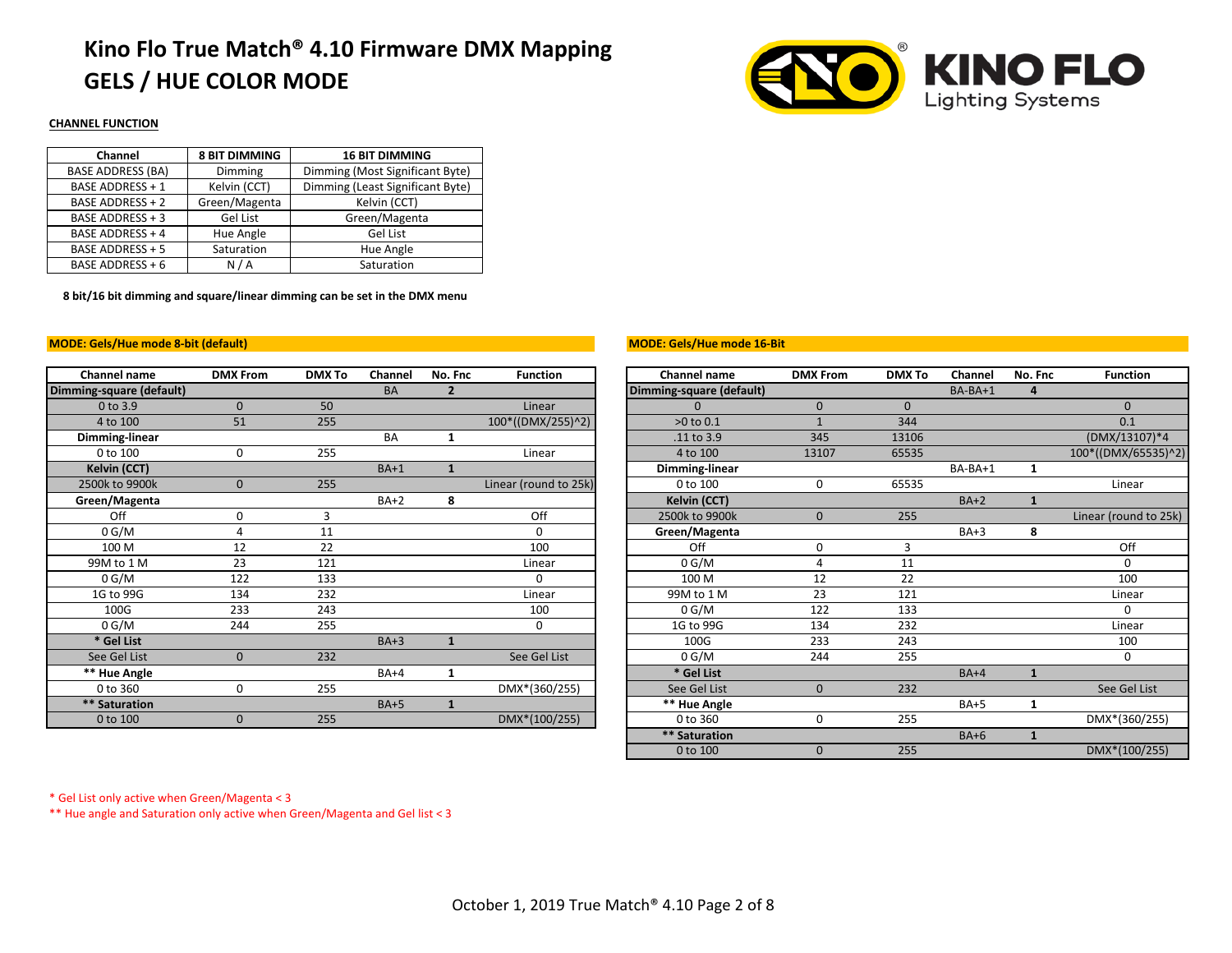# **Kino Flo True Match® 4.10 Firmware DMX Mapping GELS / HUE COLOR MODE**



### **GEL LIST**

Active if Green / Magenta < 3

| <b>DMX VALUE</b> | <b>GEL</b>             | <b>DMX VALUE</b> | <b>GEL</b>            | <b>DMX VALUE</b> | <b>GEL</b>              | <b>DMX VALUE</b> | <b>GEL</b>               |
|------------------|------------------------|------------------|-----------------------|------------------|-------------------------|------------------|--------------------------|
|                  | $0-4$ Off              |                  | 60-61 Dark Salmon     |                  | 118-119 Pale Green      |                  | 176-177 Special Lavender |
|                  | 4-5 KF Candle Flame    | $62-63$ Fire     |                       |                  | 120-121 Leaf Green      |                  | 178-179 Pale Violet      |
|                  | 6-7 KF Flo Warm White  |                  | 64-65 Sunset Red      |                  | 122-123 Fern Green      |                  | 180-181 Just Blue        |
|                  | 8-9 KF Flo Cool White  |                  | 66-67 Pale Gold       |                  | 124-125 Primary Green   | 182-183 Violet   |                          |
|                  | 10-11 KF LP Sodium Vpr |                  | 68-69 English Rose    |                  | 126-127 Moss Green      |                  | 184-185 Dark Blue        |
|                  | 12-13 KF Mercury Vpr   |                  | 70-71 Bastard Amber   |                  | 128-129 Dark Y Green    |                  | 186-187 Surprise Pink    |
|                  | 14-15 KF 20K Blue Sky  |                  | 72-73 Surprise Peach  |                  | 130-131 Dark Green      |                  | 188-189 Deeper Blue      |
|                  | 16-17 KF Green Screen  |                  | 74-75 Deep Gld Amber  |                  | 132-133 Marine Blue     |                  | 190-191 Special M Blue   |
|                  | 18-19 KF Blue Screen   |                  | 76-77 Dark Amber      |                  | 134-135 Peacock Blue    |                  | 192-193 Zenith Blue      |
|                  | 20-21 Smokey Pink      |                  | 78-79 Apricot         |                  | 136-137 Med Blue-Green  |                  | 194-195 Light Lavender   |
|                  | 22-23 Dark Magenta     |                  | 80-81 Gold Amber      |                  | 138-139 Sp Steel Blue   |                  | 196-197 Palace Blue      |
|                  | 24-25 Bright Rose      |                  | 82-83 Cosmetic Peach  |                  | 140-141 Lagoon Blue     |                  | 198-199 Lilac Tint       |
|                  | 26-27 Pale Salmon      |                  | 84-85 Deep Orange     |                  | 142-143 Steel Blue      |                  | 200-201 Deep Blue        |
|                  | 28-29 Light Rose       |                  | 86-87 Chocolate       |                  | 144-145 Lighter Blue    |                  | 202-203 Lavender Tint    |
|                  | 30-31 Light Salmon     |                  | 88-89 Orange          |                  | 146-147 Summer Blue     |                  | 204-205 Pale Lavender    |
|                  | 32-33 Magenta          |                  | 90-91 White Flame     |                  | 148-149 Light Blue      |                  | 206-207 Dark Lavender    |
| 34-35 Pink       |                        |                  | 92-93 Medium Amber    |                  | 150-151 Moonlight Blue  |                  | 208-209 Lavender         |
|                  | 36-37 Rosy Amber       |                  | 94-95 Pale Amber Gold |                  | 152-153 Pale Blue       |                  | 210-211 Deep Lavender    |
|                  | 38-39 Pale Red         |                  | 96-97 Chrome Orange   |                  | 154-155 Pale Navy Blue  |                  | 212-213 Congo Blue       |
|                  | 40-41 Scarlet          |                  | 98-99 Straw Tint      |                  | 156-157 Mist Blue       |                  | 214-215 Rose Purple      |
|                  | 42-43 Loving Amber     | 100-101 Straw    |                       |                  | 158-159 Bright Blue     | 216-217 Mauve    |                          |
|                  | 44-45 Pale Rose        |                  | 102-103 Deep Straw    |                  | 160-161 True Blue       |                  | 218-219 Rose Pink        |
|                  | 46-47 Medium Red       |                  | 104-105 Deep Amber    |                  | 162-163 Dark Steel Blue |                  | 220-221 Follies Pink     |
|                  | 48-49 Gold Tint        |                  | 106-107 Light Amber   |                  | 164-165 Daylight Blue   |                  | 222-223 Bright Pink      |
|                  | 50-51 M Bastard Amber  | 108-109 Yellow   |                       |                  | 166-167 Slate Blue      |                  | 224-225 Middle Rose      |
|                  | 52-53 Bright Red       |                  | 110-111 Medium Yellow |                  | 168-169 Medium Blue     |                  | 226-227 Medium Pink      |
|                  | 54-55 Flame Red        |                  | 112-113 Spring Yellow |                  | 170-171 Sky Blue        |                  | 228-229 Light Pink       |
|                  | 56-57 Primary Red      |                  | 114-115 Pale Yellow   |                  | 172-173 Paler Lavender  |                  | 230-231 Dark Pink        |
|                  | 58-59 Light Red        |                  | 116-117 Lime Green    |                  | 174-175 Alice Blue      |                  | 232-233 Flesh Pink       |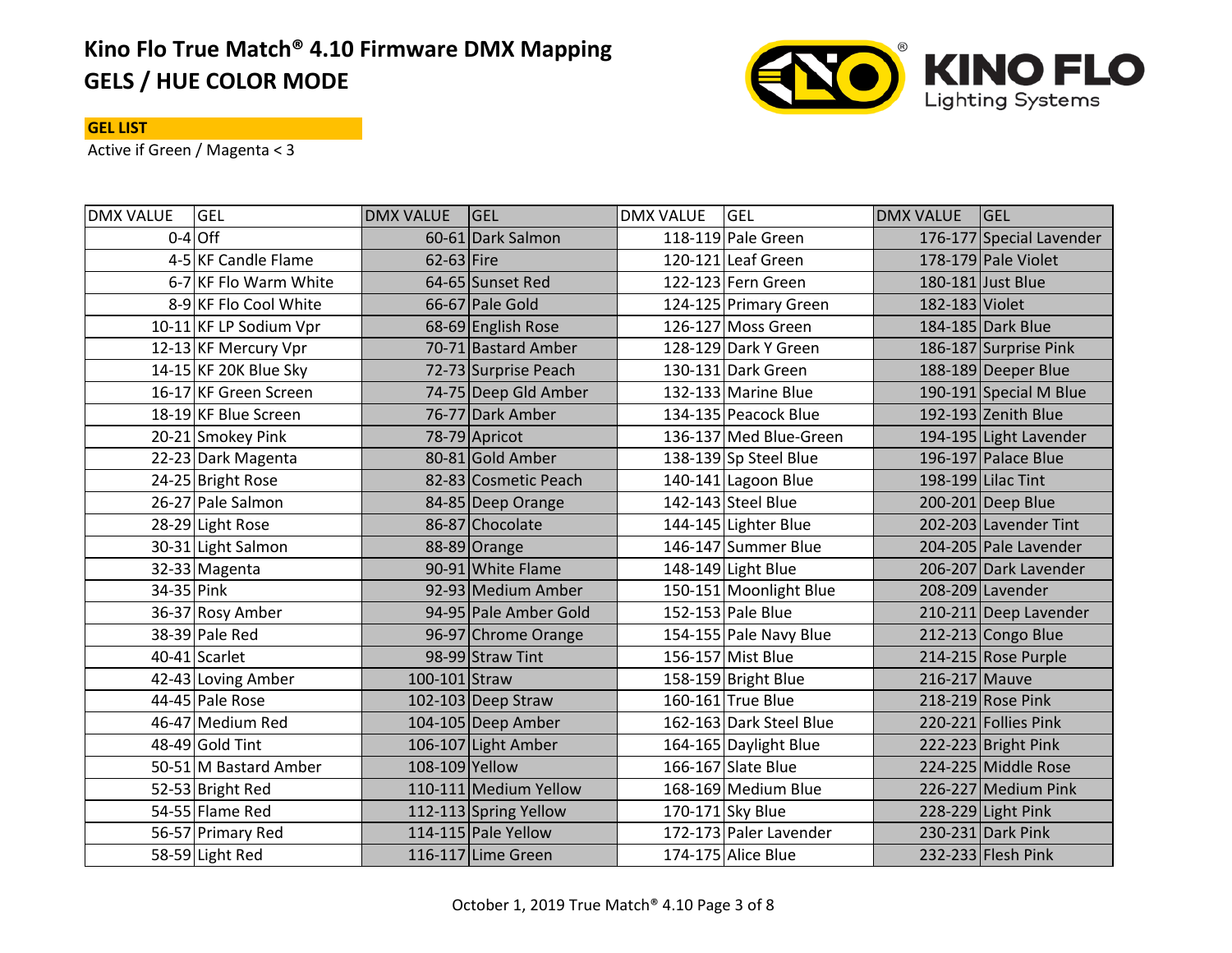### **Kino Flo True Match® 4.10 Firmware DMX Mapping RGB COLOR MODE**



### **CHANNEL FUNCTION**

| Channel                  | <b>8 BIT DIMMING</b> | <b>16 BIT DIMMING</b>            |
|--------------------------|----------------------|----------------------------------|
| <b>BASE ADDRESS (BA)</b> | Dimming              | Dimming (Most Significant Byte)  |
| <b>BASE ADDRESS + 1</b>  | Kelvin (CCT)         | Dimming (Least Significant Byte) |
| <b>BASE ADDRESS + 2</b>  | Green/Magenta        | Kelvin (CCT)                     |
| <b>BASE ADDRESS + 3</b>  | Red                  | Green/Magenta                    |
| <b>BASE ADDRESS + 4</b>  | Green                | Red                              |
| <b>BASE ADDRESS + 5</b>  | Blue                 | Green                            |
| BASE ADDRESS + 6         | N/A                  | Blue                             |

**8 bit/16 bit dimming and square/linear dimming can be set in the DMX menu**

#### **MODE: RGB Mode 8-bit (default)**

| Channel name             | <b>DMX From</b> | <b>DMX To</b> | Channel   | No. Fnc        | <b>Function</b>       | Channel name             | <b>DMX From</b> | <b>DMX To</b> | Channel | No. |
|--------------------------|-----------------|---------------|-----------|----------------|-----------------------|--------------------------|-----------------|---------------|---------|-----|
| Dimming-square (default) |                 |               | BA        | $\overline{2}$ |                       | Dimming-square (default) |                 |               | BA-BA+1 |     |
| 0 to 3.9                 | $\mathbf{0}$    | 50            |           |                | Linear                | 0                        | $\mathbf{0}$    | $\mathbf 0$   |         |     |
| 4 to 100                 | 51              | 255           |           |                | 100*((DMX/255)^2)     | >0 to 0.1                |                 | 344           |         |     |
| Dimming-linear           |                 |               | <b>BA</b> | 1              |                       | .11 to 3.9               | 345             | 13106         |         |     |
| 0 to 100                 | 0               | 255           |           |                | Linear                | 4 to 100                 | 13107           | 65535         |         |     |
| Kelvin (CCT)             |                 |               | $BA+1$    | $\mathbf{1}$   |                       | Dimming-linear           |                 |               | BA-BA+1 |     |
| 2500k to 9900k           | $\mathbf{0}$    | 255           |           |                | Linear (round to 25k) | 0 to 100                 | 0               | 65535         |         |     |
| Green/Magenta            |                 |               | $BA+2$    | 8              |                       | Kelvin (CCT)             |                 |               | $BA+2$  |     |
| Off                      | 0               | 3             |           |                | Off                   | 2500k to 9900k           | $\Omega$        | 255           |         |     |
| 0 G/M                    | 4               | 11            |           |                | 0                     | Green/Magenta            |                 |               | $BA+3$  |     |
| 100 M                    | 12              | 22            |           |                | 100                   | Off                      | 0               | 3             |         |     |
| 99M to 1 M               | 23              | 121           |           |                | Linear                | 0 G/M                    | 4               | 11            |         |     |
| 0 G/M                    | 122             | 133           |           |                | $\Omega$              | 100 M                    | 12              | 22            |         |     |
| 1G to 99G                | 134             | 232           |           |                | Linear                | 99M to 1 M               | 23              | 121           |         |     |
| 100G                     | 233             | 243           |           |                | 100                   | 0 G/M                    | 122             | 133           |         |     |
| 0 G/M                    | 244             | 255           |           |                | 0                     | 1G to 99G                | 134             | 232           |         |     |
| * Red                    |                 |               | $BA+3$    | 1              |                       | 100G                     | 233             | 243           |         |     |
| 0 to 255                 | $\mathbf{0}$    | 255           |           |                | Linear                | 0 G/M                    | 244             | 255           |         |     |
| * Green                  |                 |               | $BA+4$    | 1              |                       | * Red                    |                 |               | $BA+4$  |     |
| 0 to 255                 | 0               | 255           |           |                | Linear                | 0 to 255                 | $\mathbf{0}$    | 255           |         |     |
| * Blue                   |                 |               | $BA+5$    | $\mathbf{1}$   |                       | * Green                  |                 |               | $BA+5$  |     |
| 0 to 255                 | $\mathbf{0}$    | 255           |           |                | Linear                | 0 to 255                 | 0               | 255           |         |     |
|                          |                 |               |           |                |                       |                          |                 |               |         |     |

#### **MODE: RGB mode 16-Bit**

| Channel name          | <b>DMX From</b> | <b>DMX To</b> | Channel   | No. Fnc        | <b>Function</b>       | <b>Channel name</b>      | <b>DMX From</b> | <b>DMX To</b> | Channel     | No. Fnc      | <b>Function</b>       |
|-----------------------|-----------------|---------------|-----------|----------------|-----------------------|--------------------------|-----------------|---------------|-------------|--------------|-----------------------|
| ning-square (default) |                 |               | <b>BA</b> | $\overline{2}$ |                       | Dimming-square (default) |                 |               | BA-BA+1     | 4            |                       |
| 0 to 3.9              | $\Omega$        | 50            |           |                | Linear                |                          | $\mathbf{0}$    | $\Omega$      |             |              | $\Omega$              |
| 4 to 100              | 51              | 255           |           |                | 100*((DMX/255)^2)     | >0 to 0.1                |                 | 344           |             |              | 0.1                   |
| Dimming-linear        |                 |               | <b>BA</b> |                |                       | .11 to 3.9               | 345             | 13106         |             |              | (DMX/13107)*4         |
| 0 to 100              | $\mathbf{0}$    | 255           |           |                | Linear                | 4 to 100                 | 13107           | 65535         |             |              | 100*((DMX/65535)^2)   |
| Kelvin (CCT)          |                 |               | $BA+1$    |                |                       | Dimming-linear           |                 |               | BA-BA+1     | 1            |                       |
| 2500k to 9900k        | $\Omega$        | 255           |           |                | Linear (round to 25k) | 0 to 100                 | 0               | 65535         |             |              | Linear                |
| Green/Magenta         |                 |               | $BA+2$    | 8              |                       | Kelvin (CCT)             |                 |               | $BA+2$      |              |                       |
| Off                   | 0               | 3             |           |                | Off                   | 2500k to 9900k           | $\Omega$        | 255           |             |              | Linear (round to 25k) |
| 0 G/M                 | Δ               | 11            |           |                | 0                     | Green/Magenta            |                 |               | $BA+3$      | 8            |                       |
| 100 M                 | 12              | 22            |           |                | 100                   | Off                      | 0               |               |             |              | Off                   |
| 99M to 1 M            | 23              | 121           |           |                | Linear                | 0 G/M                    |                 | 11            |             |              | O                     |
| 0 G/M                 | 122             | 133           |           |                | 0                     | 100 M                    | 12              | 22            |             |              | 100                   |
| 1G to 99G             | 134             | 232           |           |                | Linear                | 99M to 1 M               | 23              | 121           |             |              | Linear                |
| 100G                  | 233             | 243           |           |                | 100                   | 0 G/M                    | 122             | 133           |             |              | $\Omega$              |
| 0 G/M                 | 244             | 255           |           |                | 0                     | 1G to 99G                | 134             | 232           |             |              | Linear                |
| * Red                 |                 |               | $BA+3$    | 1              |                       | 100G                     | 233             | 243           |             |              | 100                   |
| 0 to 255              | $\mathbf{0}$    | 255           |           |                | Linear                | 0 G/M                    | 244             | 255           |             |              | 0                     |
| * Green               |                 |               | $BA+4$    | 1              |                       | * Red                    |                 |               | $BA+4$      | $\mathbf{1}$ |                       |
| 0 to 255              | 0               | 255           |           |                | Linear                | 0 to 255                 | $\mathbf{0}$    | 255           |             |              | Linear                |
| * Blue                |                 |               | $BA+5$    | 1              |                       | * Green                  |                 |               | <b>BA+5</b> | 1            |                       |
| 0 to 255              | $\mathbf{0}$    | 255           |           |                | Linear                | 0 to 255                 | 0               | 255           |             |              | Linear                |
|                       |                 |               |           |                |                       | * Blue                   |                 |               |             |              |                       |
|                       |                 |               |           |                |                       | 0 to 255                 | 0               | 255           | $BA+6$      |              | Linear                |

\* Red, Green, and Blue only active when Green/Magenta < 3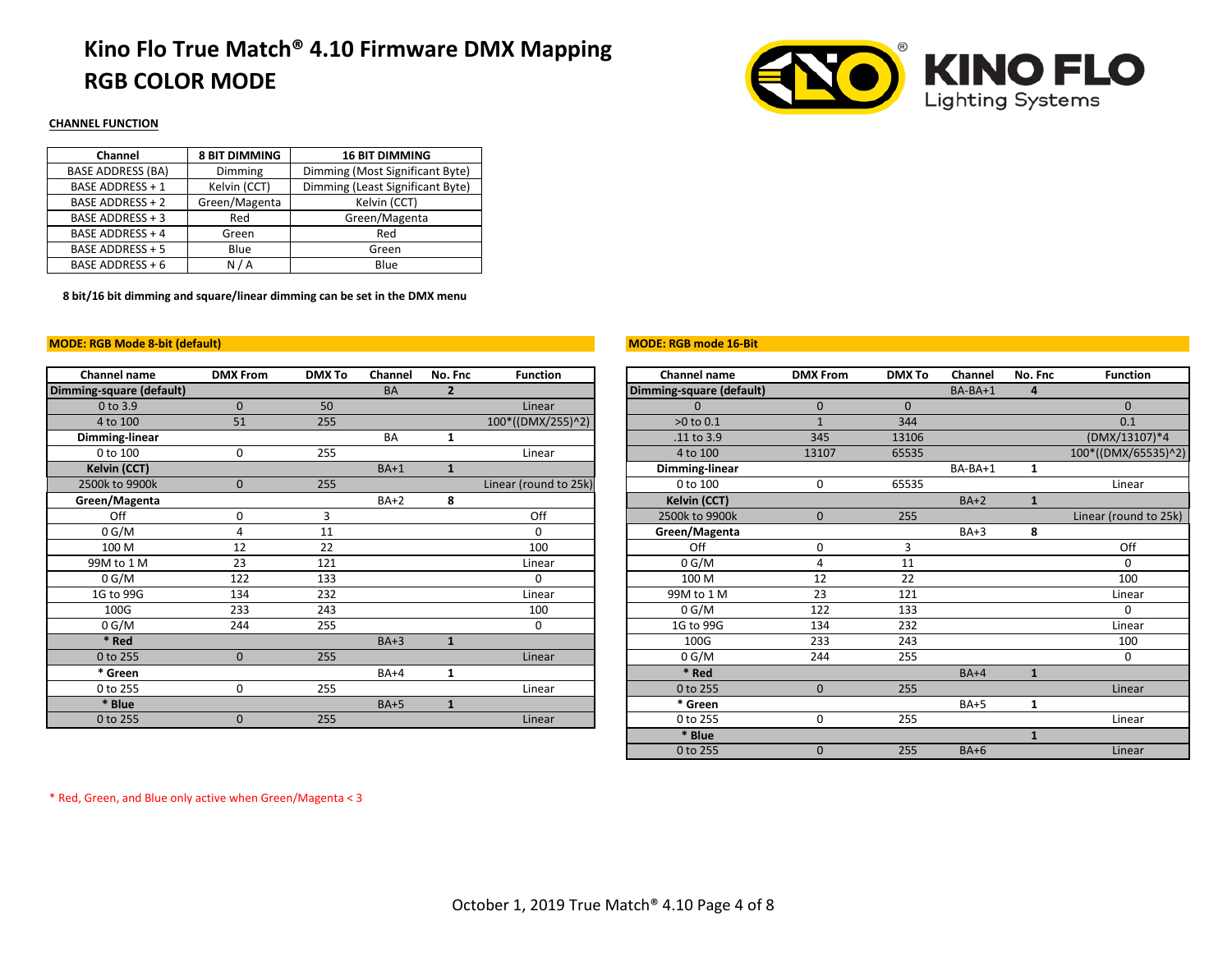# **Kino Flo True Match® 4.10 Firmware DMX Mapping CIE xy COLOR MODE**



### **CHANNEL FUNCTION**

| Channel                  | <b>8 BIT DIMMING</b> | <b>16 BIT DIMMING</b>            |
|--------------------------|----------------------|----------------------------------|
| <b>BASE ADDRESS (BA)</b> | Dimming              | Dimming (Most Significant Byte)  |
| <b>BASE ADDRESS + 1</b>  | CIE x                | Dimming (Least Significant Byte) |
| BASE ADDRESS + 2         | CIE v                | CIE x                            |
| BASE ADDRESS + 3         | N / A                | CIE v                            |

**8 bit/16 bit dimming and square/linear dimming can be set in the DMX menu**

#### **MODE: CIE xy mode 8-Bit (default)**

| <b>Channel name</b>      | <b>DMX From</b> | <b>DMX To</b> | Channel   | No. Fnc | <b>Function</b>   | Channel name             | <b>DMX From</b> | <b>DMX To</b> | Channel   | No. |
|--------------------------|-----------------|---------------|-----------|---------|-------------------|--------------------------|-----------------|---------------|-----------|-----|
| Dimming-square (default) |                 |               | <b>BA</b> |         |                   | Dimming-square (default) |                 |               | $BA-BA+1$ |     |
| $0$ to $3.9$             |                 | 50            |           |         | Linear            |                          |                 |               |           |     |
| 4 to 100                 | 51              | 255           |           |         | 100*((DMX/255)^2) | $>0$ to $0.1$            |                 | 344           |           |     |
| Dimming-linear           |                 |               | <b>BA</b> |         |                   | .11 to 3.9               | 345             | 13106         |           |     |
| 0 to 100                 |                 | 255           |           |         | Linear            | 4 to 100                 | 13107           | 65535         |           |     |
| CIE x                    |                 |               | $BA+1$    |         |                   | Dimming-linear           |                 |               | BA-BA+1   |     |
| 0 to 0.8                 |                 | 255           |           |         | Linear            | 0 to 100                 |                 | 65535         |           |     |
| CIE <sub>v</sub>         |                 |               | $BA+2$    |         |                   | CIE x                    |                 |               | $BA+2$    |     |
| 0 to 0.8                 |                 | 255           |           |         | Linear            | 0 to 0.8                 |                 | 255           |           |     |

#### **MODE: CIE xy mode 16-Bit**

| <b>Channel name</b>   | <b>DMX From</b> | <b>DMX To</b> | Channel   | No. Fnc | <b>Function</b>   | Channel name             | <b>DMX From</b> | <b>DMX To</b> | Channel   | No. Fnc | <b>Function</b>     |
|-----------------------|-----------------|---------------|-----------|---------|-------------------|--------------------------|-----------------|---------------|-----------|---------|---------------------|
| ning-square (default) |                 |               | <b>BA</b> |         |                   | Dimming-square (default) |                 |               | $BA-BA+1$ |         |                     |
| 0 to 3.9              |                 | 50            |           |         | Linear            |                          |                 |               |           |         |                     |
| 4 to 100              | 51              | 255           |           |         | 100*((DMX/255)^2) | $>0$ to $0.1$            |                 | 344           |           |         | Linear              |
| Dimming-linear        |                 |               | BA        |         |                   | .11 to 3.9               | 345             | 13106         |           |         | $(DMX/13107)*4$     |
| 0 to 100              |                 | 255           |           |         | Linear            | 4 to 100                 | 13107           | 65535         |           |         | 100*((DMX/65535)^2) |
| CIE x                 |                 |               | $BA+1$    |         |                   | Dimming-linear           |                 |               | BA-BA+1   |         |                     |
| 0 to 0.8              |                 | 255           |           |         | Linear            | 0 to 100                 |                 | 65535         |           |         | Linear              |
| CIE <sub>y</sub>      |                 |               | $BA+2$    |         |                   | CIE x                    |                 |               | $BA+2$    |         |                     |
| 0 to 0.8              | $\Omega$        | 255           |           |         | Linear            | 0 to 0.8                 |                 | 255           |           |         | Linear              |
|                       |                 |               |           |         |                   | CIE <sub>v</sub>         |                 |               | $BA+3$    |         |                     |
|                       |                 |               |           |         |                   | 0 to 0.8                 |                 | 255           |           |         | Linear              |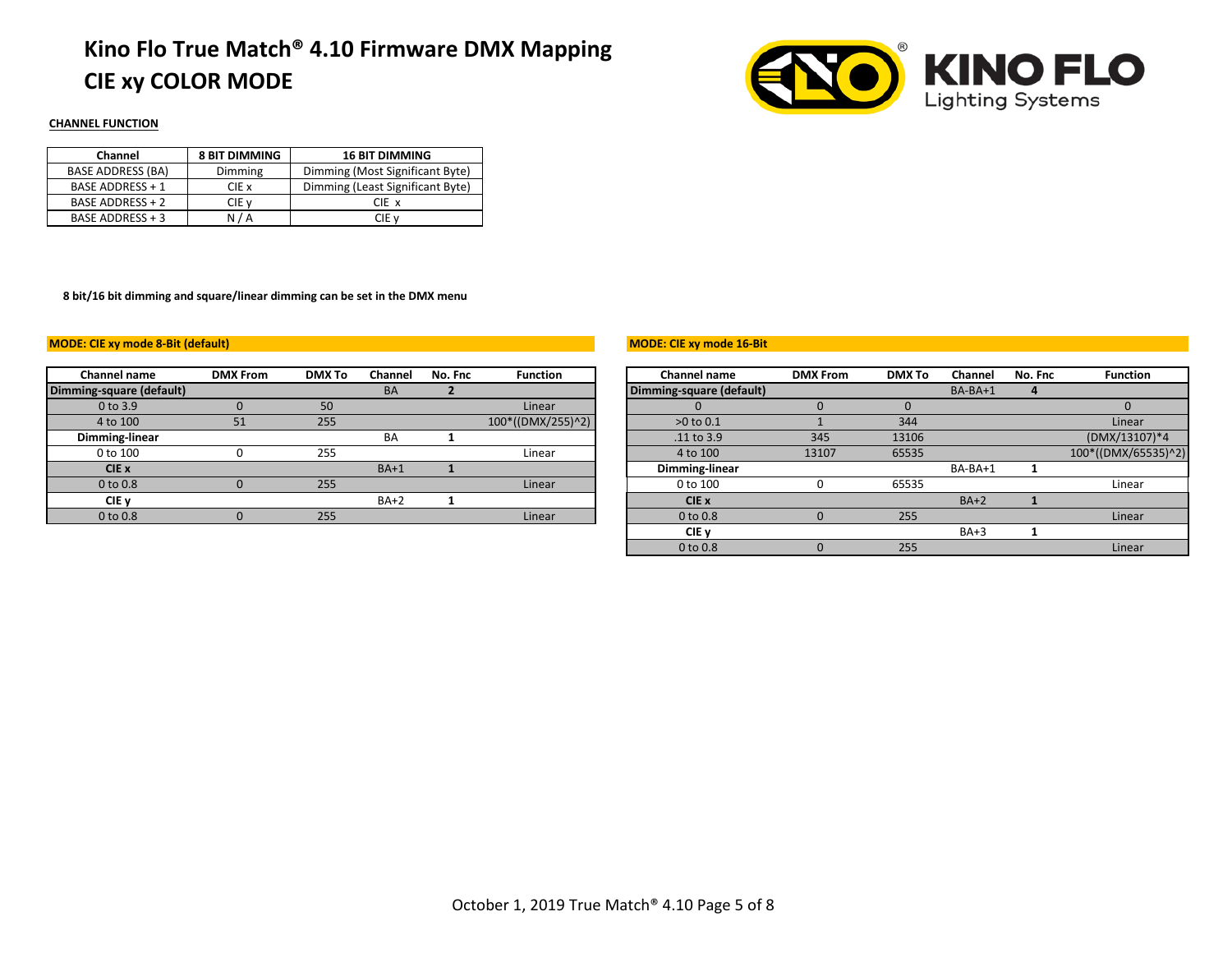# **Kino Flo True Match® 4.10 Firmware DMX Mapping FX (EFFECTS) MODE**



### **CHANNEL FUNCTION**

| <b>8 BIT DIMMING</b>  | <b>16 BIT DIMMING</b>            |
|-----------------------|----------------------------------|
| Dimming               | Dimming (Most Significant Byte)  |
| Effect                | Dimming (Least Significant Byte) |
| Kelvin (CCT)          | Effect                           |
| <b>Effect Param 1</b> | Kelvin (CCT)                     |
| Effect Param 2        | <b>Effect Param 1</b>            |
| Effect Param 3        | Effect Param 2                   |
| Effect Param 4        | Effect Param 3                   |
| Effect Param 5        | <b>Effect Param 4</b>            |
| N/A                   | <b>Effect Param 5</b>            |
|                       |                                  |

**MODE: EFFECTS Mode 8-bit (default) 8 bit/16 bit dimming and square/linear dimming can be set in the DMX menu**

| Channel name              | <b>DMX From</b>   | <b>DMX To</b> | Channel   | No. Fnc        | <b>Function</b>       | Channel name              | <b>DMX From</b>   | <b>DMX To</b> | Channel | No. |
|---------------------------|-------------------|---------------|-----------|----------------|-----------------------|---------------------------|-------------------|---------------|---------|-----|
| Dimming-square (default)  |                   |               | <b>BA</b> | $\overline{2}$ |                       | Dimming-square (default)  |                   |               | BA-BA+1 |     |
| $0$ to $3.9$              | $\Omega$          | 50            |           |                | Linear                | $\Omega$                  | $\mathbf{0}$      | $\mathbf{0}$  |         |     |
| 4 to 100                  | 51                | 255           |           |                | 100*((DMX/255)^2)     | $>0$ to $0.1$             | $\mathbf{1}$      | 344           |         |     |
| Dimming-linear            |                   |               | <b>BA</b> | 1              |                       | .11 to 3.9                | 345               | 13106         |         |     |
| 0 to 100                  | $\Omega$          | 255           |           |                | Linear                | 4 to 100                  | 13107             | 65535         |         |     |
| <b>Effect</b>             |                   |               | $BA+1$    | 8              |                       | Dimming-linear            |                   |               | BA-BA+1 |     |
| Candle                    | $\Omega$          | 19            |           |                | Selected              | 0 to 100                  | 0                 | 65535         |         |     |
| Fire                      | 20                | 29            |           |                | Selected              | <b>Effect</b>             |                   |               | $BA+2$  |     |
| <b>TV</b>                 | 30                | 39            |           |                | Selected              | Candle                    | $\overline{0}$    | 19            |         |     |
| Police                    | 40                | 49            |           |                | Selected              | Fire                      | 20                | 29            |         |     |
| Lightning                 | 50                | 59            |           |                | Selected              | <b>TV</b>                 | 30                | 39            |         |     |
| Paparazzi                 | 60                | 69            |           |                | Selected              | Police                    | 40                | 49            |         |     |
| Pulse                     | 70                | 79            |           |                | Selected              | Lightning                 | 50                | 59            |         |     |
| Scroll                    | 80                | 89            |           |                | Selected              | Paparazzi                 | 60                | 69            |         |     |
| Kelvin (CCT)              | (Fire and Candle) |               | $BA+2$    | 1              |                       | Pulse                     | 70                | 79            |         |     |
| 1400K to 2500K            |                   | 255           |           |                | Linear (round to 25k) | Scroll                    | 80                | 89            |         |     |
| Kelvin (CCT)              | (All others)      |               | $BA+2$    | $\overline{2}$ |                       | Kelvin (CCT)              | (Fire and Candle) |               | $BA+3$  |     |
| 2500k to 9900k            | 0                 | 255           |           |                | Linear (round to 25k) | 1400K to 2500K            | 0                 | 255           |         |     |
| <b>Effect Parameter 1</b> |                   |               | $BA+3$    |                | see effect            | Kelvin (CCT)              | (All others)      |               | $BA+3$  |     |
| <b>Effect Parameter 2</b> |                   |               | $BA+4$    |                | see effect            | 2500k to 9900k            | $\mathbf 0$       | 255           |         |     |
| <b>Effect Parameter 3</b> |                   |               | $BA+5$    |                | see effect            | <b>Effect Parameter 1</b> |                   |               | $BA+4$  |     |
| <b>Effect Parameter 4</b> |                   |               | $BA+6$    |                | see effect            | <b>Effect Parameter 2</b> |                   |               | $BA+5$  |     |
| <b>Effect Parameter 5</b> |                   |               | $BA+7$    |                | see effect            | <b>Effect Parameter 3</b> |                   |               | $BA+6$  |     |
|                           |                   |               |           |                |                       |                           |                   |               |         |     |

#### **MODE: EFFECTS mode 16-Bit**

| Channel name              | <b>DMX From</b>   | <b>DMX To</b> | Channel   | No. Fnc        | <b>Function</b>       | <b>Channel name</b>       | <b>DMX From</b>   | <b>DMX To</b> | Channel   | No. Fnc        | <b>Function</b>       |
|---------------------------|-------------------|---------------|-----------|----------------|-----------------------|---------------------------|-------------------|---------------|-----------|----------------|-----------------------|
| ming-square (default)     |                   |               | <b>BA</b> | $\overline{2}$ |                       | Dimming-square (default)  |                   |               | $BA-BA+1$ | 4              |                       |
| 0 to 3.9                  | $\Omega$          | 50            |           |                | Linear                |                           | $\mathbf{0}$      | $\Omega$      |           |                | $\Omega$              |
| 4 to 100                  | 51                | 255           |           |                | 100*((DMX/255)^2)     | $>0$ to $0.1$             |                   | 344           |           |                | 0.1                   |
| Dimming-linear            |                   |               | <b>BA</b> | 1              |                       | .11 to 3.9                | 345               | 13106         |           |                | (DMX/13107)*4         |
| 0 to 100                  | 0                 | 255           |           |                | Linear                | 4 to 100                  | 13107             | 65535         |           |                | 100*((DMX/65535)^2)   |
| <b>Effect</b>             |                   |               | $BA+1$    | 8              |                       | Dimming-linear            |                   |               | $BA-BA+1$ | 1              |                       |
| Candle                    | $\overline{0}$    | 19            |           |                | Selected              | 0 to 100                  | 0                 | 65535         |           |                | Linear                |
| Fire                      | 20                | 29            |           |                | Selected              | <b>Effect</b>             |                   |               | $BA+2$    | 8              |                       |
| <b>TV</b>                 | 30                | 39            |           |                | Selected              | Candle                    | $\mathbf{0}$      | 19            |           |                | Selected              |
| Police                    | 40                | 49            |           |                | Selected              | Fire                      | 20                | 29            |           |                | Selected              |
| Lightning                 | 50                | 59            |           |                | Selected              | <b>TV</b>                 | 30 <sup>°</sup>   | 39            |           |                | Selected              |
| Paparazzi                 | 60                | 69            |           |                | Selected              | Police                    | 40                | 49            |           |                | Selected              |
| Pulse                     | 70                | 79            |           |                | Selected              | Lightning                 | 50                | 59            |           |                | Selected              |
| Scroll                    | 80                | 89            |           |                | Selected              | Paparazzi                 | 60                | 69            |           |                | Selected              |
| Kelvin (CCT)              | (Fire and Candle) |               | $BA+2$    | 1              |                       | Pulse                     | 70                | 79            |           |                | Selected              |
| 1400K to 2500K            |                   | 255           |           |                | Linear (round to 25k) | Scroll                    | 80                | 89            |           |                | Selected              |
| Kelvin (CCT)              | (All others)      |               | $BA+2$    | $\overline{2}$ |                       | Kelvin (CCT)              | (Fire and Candle) |               | $BA+3$    | 1              |                       |
| 2500k to 9900k            | $\mathbf{0}$      | 255           |           |                | Linear (round to 25k) | 1400K to 2500K            | $\Omega$          | 255           |           |                | Linear (round to 25k) |
| <b>Effect Parameter 1</b> |                   |               | $BA+3$    |                | see effect            | <b>Kelvin (CCT)</b>       | (All others)      |               | $BA+3$    | $\overline{2}$ |                       |
| <b>Effect Parameter 2</b> |                   |               | $BA+4$    |                | see effect            | 2500k to 9900k            | $\Omega$          | 255           |           |                | Linear (round to 25k) |
| <b>Effect Parameter 3</b> |                   |               | $BA+5$    |                | see effect            | <b>Effect Parameter 1</b> |                   |               | $BA+4$    |                | see effect            |
| <b>Effect Parameter 4</b> |                   |               | $BA+6$    |                | see effect            | <b>Effect Parameter 2</b> |                   |               | $BA+5$    |                | see effect            |
| <b>Effect Parameter 5</b> |                   |               | $BA+7$    |                | see effect            | <b>Effect Parameter 3</b> |                   |               | $BA+6$    |                | see effect            |
|                           |                   |               |           |                |                       | <b>Effect Parameter 4</b> |                   |               | $BA+7$    |                | see effect            |
|                           |                   |               |           |                |                       | <b>Effect Parameter 5</b> |                   |               | $BA+8$    |                | see effect            |
|                           |                   |               |           |                |                       |                           |                   |               |           |                |                       |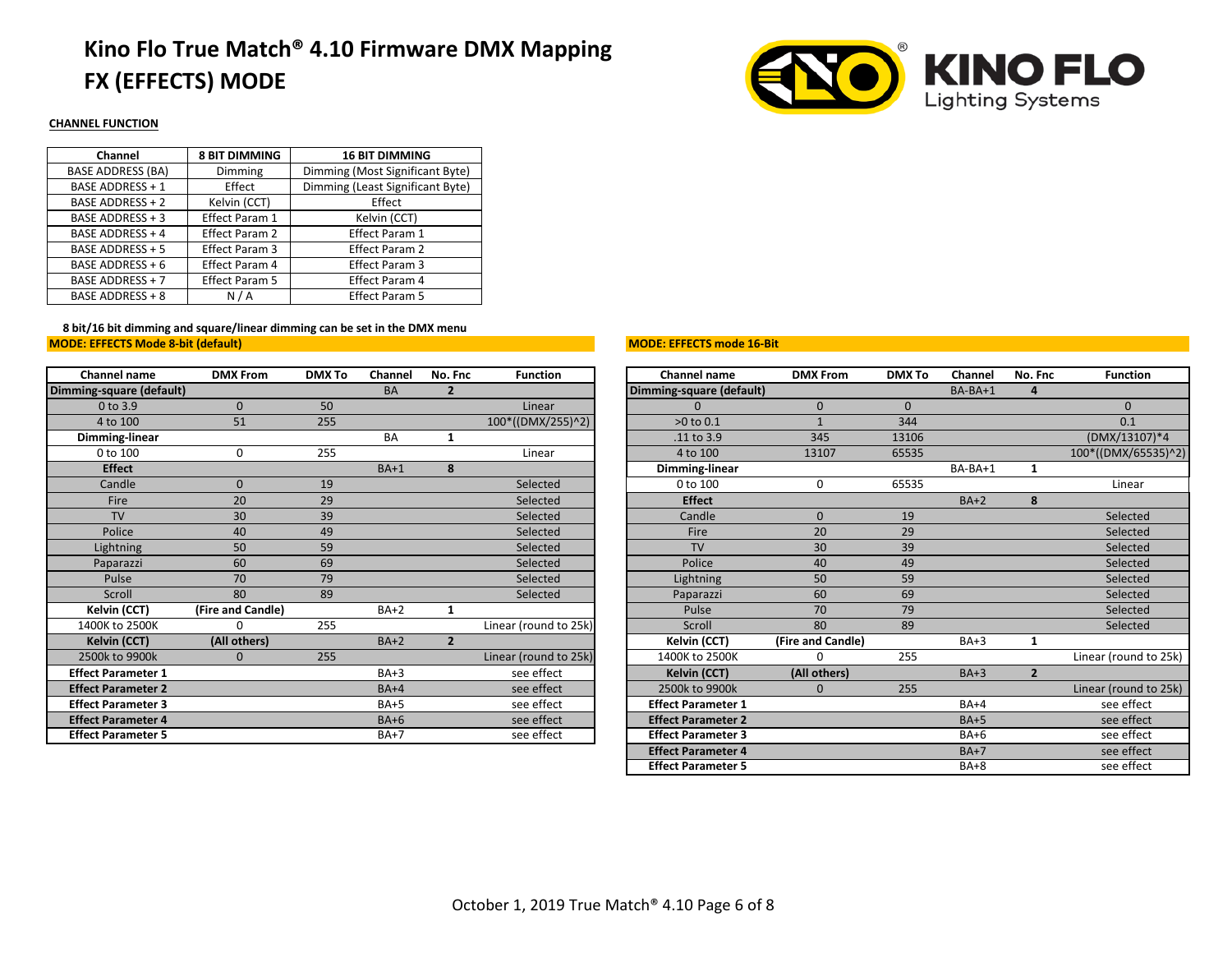## **Kino Flo True Match® 4.10 Firmware DMX Mapping FX (EFFECTS) MODE - PARAMETERS 1 of 2**



┑

### **Effect Parameters per effect**

| <b>CANDLE</b>             |                 |               |         |                 | <b>POLICE</b>             |                 |               |         |                 |
|---------------------------|-----------------|---------------|---------|-----------------|---------------------------|-----------------|---------------|---------|-----------------|
| Channel name              | <b>DMX From</b> | <b>DMX To</b> | No. Fnc | <b>Function</b> | <b>Channel name</b>       | <b>DMX From</b> | <b>DMX To</b> | No. Fnc | <b>Function</b> |
| <b>Effect Parameter 1</b> |                 |               |         |                 | <b>Effect Parameter 1</b> |                 |               |         |                 |
| Interior                  |                 |               |         | selected        | Blue + Red                |                 |               |         | selected        |
| <b>Breeze</b>             | 10              | 19            |         | selected        | Red                       | 10              | 19            |         | selected        |
| <b>Effect Parameter 2</b> |                 |               |         |                 | Yellow                    | 20              | 29            |         | selected        |
| Rate 1 to 20              |                 | 255           |         | Linear          | Blue + White + Red        | 30              | 39            |         | selected        |
| <b>Effect Parameter 3</b> |                 |               |         |                 | <b>Blue</b>               | 40              | 49            |         | selected        |
| Amplitude 1 to 100        |                 | 255           |         | Linear          | <b>Effect Parameter 2</b> |                 |               |         |                 |
| <b>Effect Parameter 4</b> |                 |               |         |                 | Burst 1 to 4              |                 | 255           |         | Linear          |
| <b>Effect Parameter 5</b> | 255             | 255           |         | Sync            | <b>Effect Parameter 3</b> |                 |               |         |                 |

| nanner name      | <b>DIVIA FIUII</b> | <b>UNAIU</b> | INO. FIIL | runcuon  | Channel name              | <b>UNIA FIUIL</b> | <b>UNAIO</b> | <b>NO. FIIC</b> | runcuon  |
|------------------|--------------------|--------------|-----------|----------|---------------------------|-------------------|--------------|-----------------|----------|
| ect Parameter 1  |                    |              |           |          | <b>Effect Parameter 1</b> |                   |              |                 |          |
| <b>Interior</b>  |                    |              |           | selected | Blue + Red                |                   |              |                 | selected |
| <b>Breeze</b>    | 10                 | 19           |           | selected | Red                       | 10                | 19           |                 | selected |
| ect Parameter 2  |                    |              |           |          | Yellow                    | 20                | 29           |                 | selected |
| Rate 1 to 20     |                    | 255          |           | Linear   | Blue + White + Red        | 30                | 39           |                 | selected |
| ect Parameter 3  |                    |              |           |          | <b>Blue</b>               | 40                | 49           |                 | selected |
| plitude 1 to 100 |                    | 255          |           | Linear   | <b>Effect Parameter 2</b> |                   |              |                 |          |
| ect Parameter 4  |                    |              |           |          | Burst 1 to 4              |                   | 255          |                 | Linear   |
| ect Parameter 5  | 255                | 255          |           | Sync     | <b>Effect Parameter 3</b> |                   |              |                 |          |
|                  |                    |              |           |          | Rate 1 to 100             |                   | 255          |                 | Linear   |
|                  |                    |              |           |          | <b>Effect Parameter 4</b> |                   |              |                 |          |
|                  |                    |              |           |          | <b>Effect Parameter 5</b> | 255               | 255          |                 | Sync     |

#### **FIRE LIGHTNING**

| Channel name         | <b>DMX From</b> | <b>DMX To</b> | No. Fnc | <b>Function</b> |
|----------------------|-----------------|---------------|---------|-----------------|
| ect Parameter 1      |                 |               |         |                 |
| Firepit              |                 |               |         | selected        |
| <b>Gas Fireplace</b> |                 | 19            |         | selected        |
| ect Parameter 2      |                 |               |         |                 |
| Rate 1 to 20         |                 | 255           |         | Linear          |
| ect Parameter 3      |                 |               |         |                 |
| plitude 1 to 100     |                 | 255           |         | Linear          |
| ect Parameter 4      |                 |               |         |                 |

| Channel name              | <b>DMX From</b> | <b>DMX To</b> | No. Fnc | <b>Function</b> |
|---------------------------|-----------------|---------------|---------|-----------------|
| <b>Effect Parameter 1</b> |                 |               |         |                 |
| Firepit                   |                 |               |         | selected        |
| <b>Gas Fireplace</b>      | 10              | 19            |         | selected        |
| <b>Effect Parameter 2</b> |                 |               |         |                 |
| Rate 1 to 20              |                 | 255           |         | Linear          |
| <b>Effect Parameter 3</b> |                 |               |         |                 |
| Amplitude 1 to 100        |                 | 255           |         | Linear          |
| <b>Effect Parameter 4</b> |                 |               |         |                 |
| <b>Effect Parameter 5</b> | 255             | 255           |         | Sync            |

| TV                        |                 |               |         |                 | <b>PAPARAZZI</b>          |                 |               |         |                |
|---------------------------|-----------------|---------------|---------|-----------------|---------------------------|-----------------|---------------|---------|----------------|
| Channel name              | <b>DMX From</b> | <b>DMX To</b> | No. Fnc | <b>Function</b> | <b>Channel name</b>       | <b>DMX From</b> | <b>DMX To</b> | No. Fnc | <b>Functic</b> |
| <b>Effect Parameter 1</b> |                 |               |         |                 | <b>Effect Parameter 1</b> |                 |               |         |                |
| Movie                     |                 |               |         | selected        | <b>Red Carpet</b>         |                 |               |         | selecte        |
| Music Video               | 10              | 19            |         | selected        | <b>Stalker</b>            | 10              | 19            |         | selecte        |
| Sports                    | 20              | 29            |         | selected        | <b>Effect Parameter 2</b> |                 |               |         |                |
| <b>Effect Parameter 2</b> |                 |               |         |                 | Rate 1 to 100             |                 | 255           |         | Linear         |
| Rate 1 to 20              |                 | 255           |         | Linear          | <b>Effect Parameter 3</b> |                 |               |         |                |
| <b>Effect Parameter 3</b> |                 |               |         |                 | Flash 1 to 100            |                 | 255           |         | Linear         |
| Amplitude 1 to 100        |                 | 255           |         | Linear          | <b>Effect Parameter 4</b> |                 |               |         |                |
| <b>Effect Parameter 4</b> |                 |               |         |                 | <b>Effect Parameter 5</b> | 255             | 255           |         | Sync           |
| <b>Effect Parameter 5</b> | 255             | 255           |         | Sync            |                           |                 |               |         |                |

| Channel name      | <b>DMX From</b> | <b>DMX To</b> | No. Fnc | <b>Function</b> |
|-------------------|-----------------|---------------|---------|-----------------|
| fect Parameter 1  |                 |               |         |                 |
| Movie             |                 |               |         | selected        |
| Music Video       | 10              | 19            |         | selected        |
| Sports            | 20              | 29            |         | selected        |
| fect Parameter 2  |                 |               |         |                 |
| Rate 1 to 20      |                 | 255           |         | Linear          |
| fect Parameter 3  |                 |               |         |                 |
| nplitude 1 to 100 |                 | 255           |         | Linear          |
| fect Parameter 4  |                 |               |         |                 |